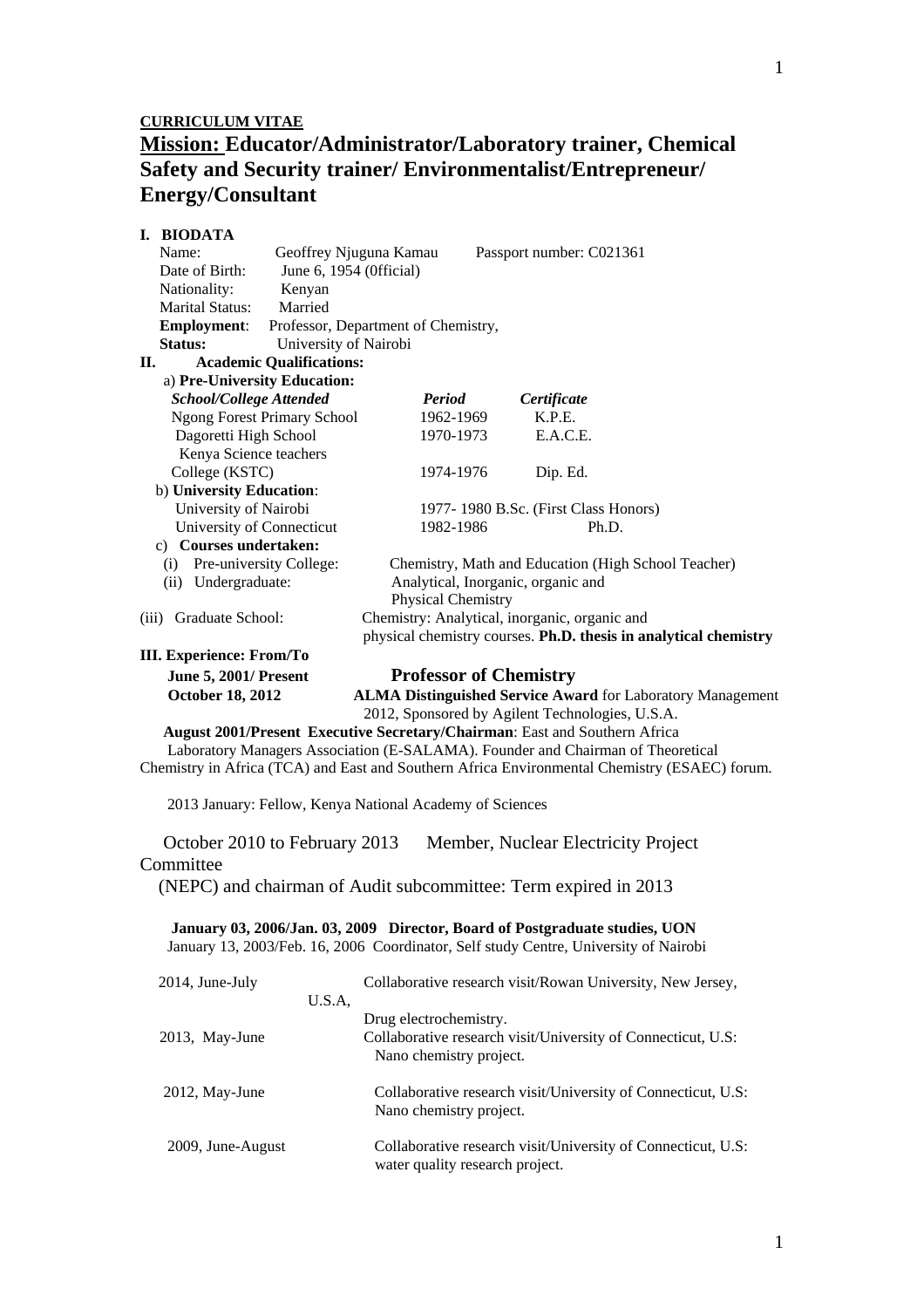| 2008, May-June               | Collaborative research visit/University of Connecticut, U.S:<br>Biosensors for water pollutants project. |
|------------------------------|----------------------------------------------------------------------------------------------------------|
| 2007, May-June               | Collaborative research visit/University of Connecticut, U.S:                                             |
|                              | Water Quality project sponsored by Uconn.                                                                |
| 2005, May-June               | Collaborative research visit/University of Connecticut, U.S:                                             |
|                              | Microemulsion project.                                                                                   |
| March, 2004/Present          | NEMA Lead expert                                                                                         |
| May 2003, Present            | Chairman, KSTC Alumni and Association of Educators                                                       |
| June 1, 1996/Present         | Coordinator, Nairobi City Council-University Of                                                          |
|                              | Nairobi Industrial waste water effluent monitoring Unit                                                  |
| 1994, Dec. 1, / June 5, 2001 | Associate professor, Dept. of Chem., Univ. of Nairobi.                                                   |
| 2003, April/June             | Collaborative research visit/University of Connecticut, U.S.                                             |
| 2003, October/November       | Collaborative research visit/University of Connecticut, U.S:                                             |
|                              | Water Quality project sponsored by ACS-NSF                                                               |
| 2002, March/June             | Collaborative research visit/University of Connecticut, U.S./NSF sponsored                               |
| 2002, December               | Founder and Executive Secretary of Analytical laboratory Managers                                        |
|                              | Association (ALMAfrica)/East and Southern Africa Laboratory managers                                     |
|                              | Association (E-SALAMA).                                                                                  |
| 1995, August                 | Founder and Executive Secretary, Theoretical Chemistry in Africa and East                                |
|                              | and Southern Africa Environmental Chemistry Forum                                                        |
| 2001, March 2-23             | Visit to University of Brussels, Belgium: Project on Establishment &                                     |
|                              | Development of self study centre, University of Nairobi                                                  |
| 2000, June 12-August 4,      | Collaborative research visit/University of Connecticut, U.S.                                             |
| 1999, June 28-August 1,      | Research collaboration visit to University of Wits,                                                      |
|                              | Structural Chemistry Laboratory, South Africa.                                                           |
| !999; March-April,           | Visit to University of Brussels, Belgium: Educational                                                    |
|                              | programme to start, Self Study Centre at Chiromo Campus,                                                 |
|                              | University of Nairobi.                                                                                   |
| 1998, July 26/August 6       | Educational visit to India                                                                               |
| 1997, June /August           | Research collaboration/University of Connecticut, U.S.A.                                                 |
| 1996 April-May               | Visiting Professor/University of Zambia                                                                  |
| 1994, June/September         | Visiting faculty/University of                                                                           |
|                              | Connecticut, U.S.A.                                                                                      |
| December 1992/July 1993      | Sabbatical leave at University                                                                           |
|                              | of Connecticut, U.S.A.                                                                                   |
| 1991, Jan/February           | <b>IAEA/Slovenia nuclear reactor Visit</b>                                                               |
| 1991, June /September        | Visiting Research Scholar/                                                                               |
|                              | University of Connecticut, U.S.A.                                                                        |
|                              | January -February 1990/ IAEA Visiting researcher, University of Ljubljana, Nuclear plant, Slovenia       |
| 1989 (summer)                | Visiting Research Scholar/                                                                               |
|                              | University of Connecticut                                                                                |
| 1990, Jan./1994, Dec. 1      | Senior Lecturer/University of Nairobi                                                                    |
|                              | 1986, Oct. 15/1989, Dec.3,1990 Lecturer/University of Nairobi                                            |
| 1985/1986 (Summers)          | Lecturer/minority Training                                                                               |
|                              | Academy/University of Connecticut.                                                                       |
| 1984/1986                    | Research Assistant/University                                                                            |
|                              | of Connecticut, U.S.A.                                                                                   |
| *1982/1983                   | Teaching Assistant/University of Connecticut, U.S.A.                                                     |
| 1980/1981                    | Laboratory Manager/Sandoz Co., Nairobi, Kenya                                                            |
| 1977                         | High School Teacher/Alliance High School, Kenya                                                          |
|                              |                                                                                                          |

# **IV. Entrepreneurship Experience**

- **1980: Bought a 1 plot at Dandora and another one at Kimbo, Thika road, with an aim of putting up a jua kali (entrepreneur) industry.**
- **1986: Registered a company aimed at producing transformers: started by producing welding Machine.**
- **1988: Registered a textile related industry for manufacturing of detergents and repacking of chemicals: Supplied detergents to East African Fine Spinners and three schools for nearly four years, 1988-1992.**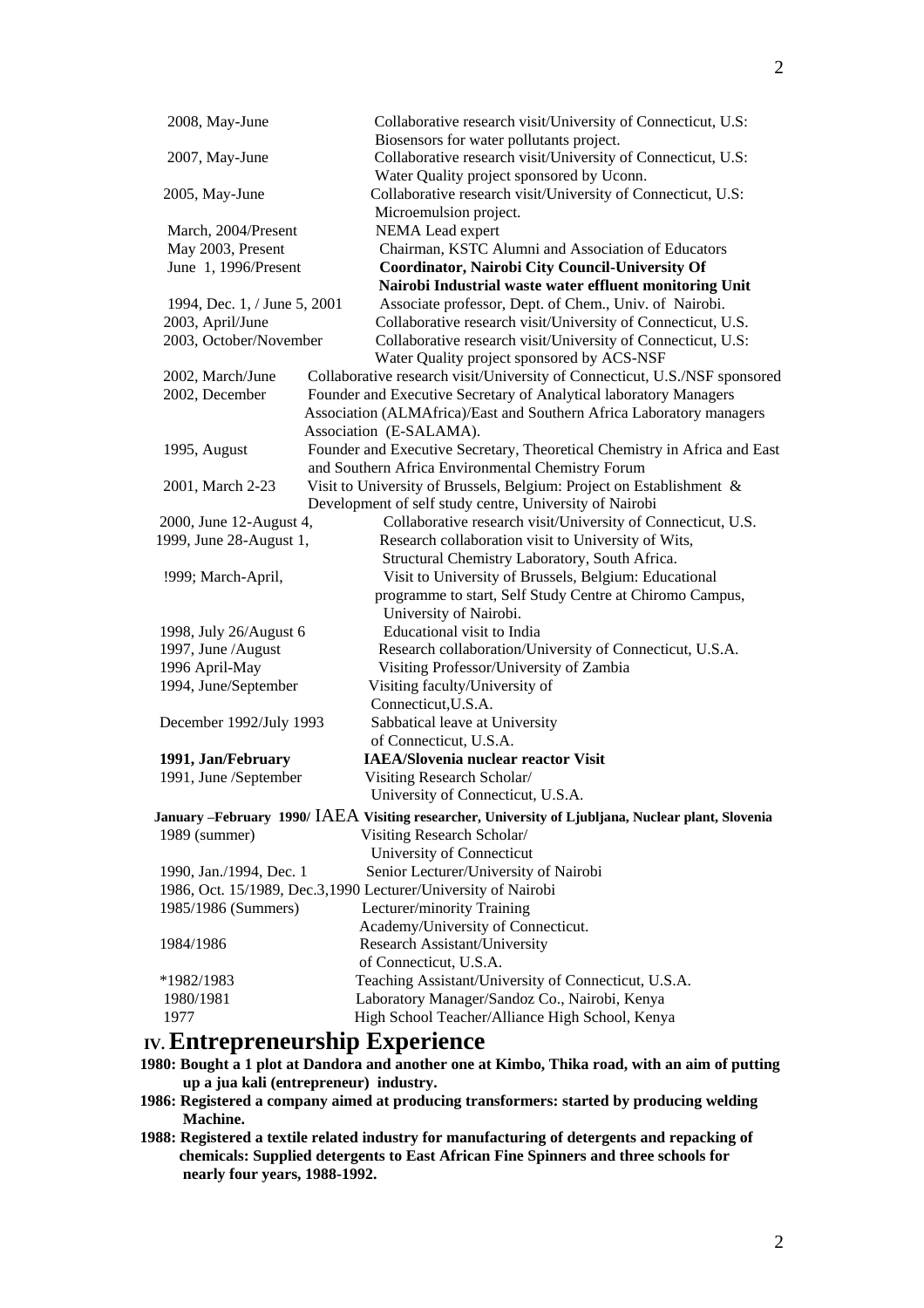**1991: Acted as a consultant for a detergent/Soap industry**

- **1998: Visited small scale industries institutes in India and India Institute of chemical Technology for 2 weeks.**
- **2000: Purchased a plot at Mackinon road, Coast Province, aimed at putting a scientific Glass industry.**
- **1998 till now: Have been carrying out a voluntary advise on small scale industry, particularly on detergent/soap and related chemical management and laboratory areas.**

**Currently: Have a plantation of Tea covering an area of about 3 acres.**

### **IVA. Research Interest**

Applications of analytical techniques to applied research; Electroanalytical chemistry; Catalytic reduction of toxic organic halides/POPs/PCBs by metal complexes and dyes; Micellar/microemulsion catalysis, spectroscopic and chromatographic methods for analysis of pesticides, **nanoscience/ nanotechnology**, heavy metals pollutants, air particulates/composition/CO, Nox, SO2 and natural products, specifically, Avocado oil, vernonia oil, chamomilla flowers and Rice Husks; Applied Chemistry with environmental approach: Data Registry of Industrial Chemical Wastes/Chemical Information, waste management and probable prediction of secondary toxic products and pollutants from non toxic industrial wastes. **Radiation and nuclear wastes.** Served as an industrial consultant and disposal of wastes. Laboratory management, Quality control/Safety and Environmental Impact Assessment and dealing with Educational related matters.

### **IVB. Teaching:**

I have been teaching both Analytical, Environmental Science (major) and Inorganic, physical (minor) Chemistry courses ranging from undergraduate to postgraduate levels.

**Professional courses**, which includes chemical management, Instrument repairs and maintenance/trouble shooting, Testing, Quality Control and Laboratory management.

## **V. Supervision:**

**1. Supervised undergraduate final year projects (More than 80)**

**2**. I have supervised successfully over 50 **M.Sc**. students.

*Some of the M.Sc. and advanced undergraduate projects were joint ventures with the following industries: East African Portland cement, East African Fine Spinners, Coca Cola Company and Firestone and East African Portland cement.*

**3. Four Ph.D. students have graduated under my supervision (Dr. A.M. Kinyua, December 1997 and Peter Muigai Gitita, July 2007, Farida Were (2013) and now Tabitha W. has submitted (2014). Moreover, Shadrack Mule is in the process of submitting.**

**Three other Ph.D. and six M.Sc. students are still continuing.**

**VI. Administration:** Undertaking a number of activities within the Department

#### **VII. Other Activities/EXAMINATION**

 **a) External examiner for M.Sc. and Ph.D. chemistry students from other Universities: Uganda, Tanzania, South Africa, Zambia and U.K.**

 **b) External examiner for Six Universities (Undergraduate): Egerton, Moi, KU, JKUAT, Dar es Salaam, Makerere University and Bondo University College. External Examiner for Ph.D. Thesis: South Africa, India and Tanzania**

 **c) Reviewer of promotion documents/Vetting for senior and Associate Professor** 

**positions for Universities of Dar es Salaam, Botswana, Nigeria, Uganda and Kenya. VIII. Collaboration Projects (A number of Institutions)**

**IX. Interdepartmental Collaboration (six Departments)**

**XI. Board of Governors**: Two High Schools: Ruthimitu High School, Chairman (2000 to present) and Upper Hill High School: Board member (1997 to present). XIa**. Government Committee:** Member of Nuclear electricity project committee and Chairman of Audit subcommittee: November 2010 to present

# **XII. Journals: Editor and Founder of International Journal of Biochemiphysic, ISSN 1019-7648.**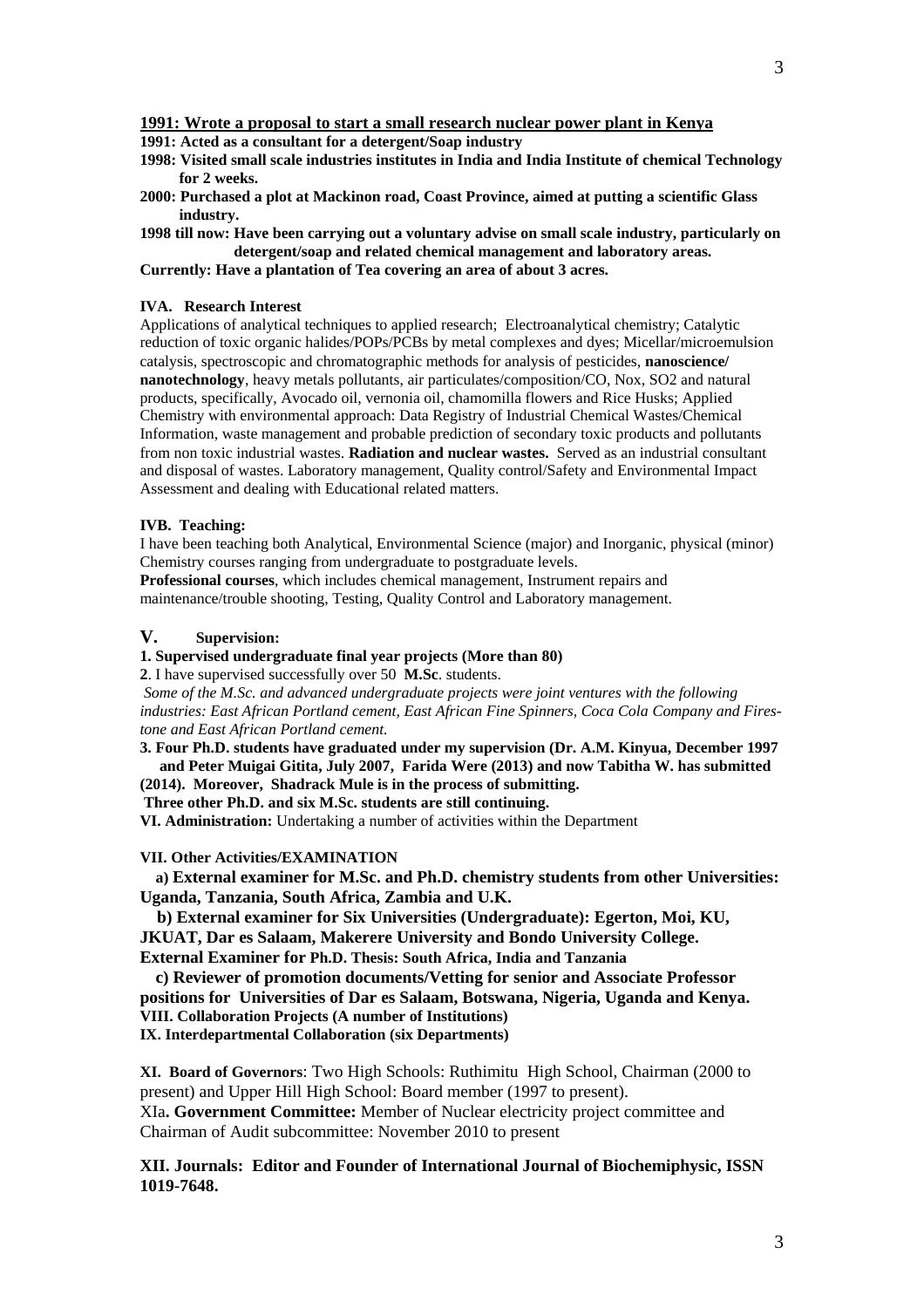**XIII. REVIEWER: Have refereed a number of papers for at least six journals. XIV. Books/Reports**

1. **Author of five workshop proceedings. Working on a book/ writing (Chemistry).**

 **XV. GRANTS: Have previously received grants from UNESCO, TWAS, OPCW, ALMA, ACS, IOCD and NSF, Lake Victoria Research project (Vicres), SEANAC and Deans Committee.**

## **XVI. Awards and Honours:**

**1. University of Nairobi: Award for the best Chemistry student 1979/1980: First Class Honors.**

**2. University of Connecticut: Best first year Graduate student, 1982/83 Academic year.**

**3. October 18, 2012 ALMA Distinguished Service Award for Laboratory Management 2012**

## **XVII. Professional Societies:**

- 1. Kenya Chemical Society (**founder member and former vice Chairman**)
- 2. Kenya National Academy of Sciences (**member of governing Council**)
- 3. K.S.T.C. Alumina and Association of Educators: **Chairman**
- **4. General Secretary** of Theoretical Chemistry and East and Southern Africa environmental Chemistry workshop, 1993-present.

5. **Executive Secretary/Chairman**: East and Southern Africa Laboratory Managers Association (E-SALAMA)

**XVIIa. Publications: Have published more than 70 papers**

**XVIII. Presentation of Papers: Have presented papers in a number of Countries.**

XIX. **Workshops/Organizer/Courses Attended**: A number of workshops/Conferences

XX. **Visiting Professor:** University of Zambia, Department of Chemistry, April-May, 1996. And University of Witwatersrand, Dept. of Chemistry, July-August 1999), University of Surrey, U.K, University of Gezira, Sudan

## **XXI. Affiliation:**

1. Worked with Directorate of industrial training, special Chemical committee (Ministry of research, technical training and technology): **Chairman, 1996 to 2012**

2. Working with Nairobi City Council on drinking and waste waters from Residential areas and Industries : **Chairman, 1996 to present**

3. Working with Dr. Ron Schulz, University of Surrey, U.K., on Co-operative Education and Extraction of essential oils. Dr. Schulz is now retired and live in Australia.

# **4. Has been hosting Howard University, Washington D.C., U.S.A., Chemical Engineering students, carrying out research on water quality: Summers of 2011, 2012 and 2013: Local Coordinator**

**Professional experience:**

- **1. Educator**
- **2. Administrator**
- **3. Laboratory Management**
- **4. Environmental waste Management**
- **5. Environmental Impact Assessment/ Environmental Audit**
- **6. Laboratory Testing**
- **7. Quality Control**
- **8. Analytical Instrument maintenance**
- **9. Water Quality**
- **10. Safety measures**
- 11. **University-Industry Co-operation**

## **XXI1. Professional Societies (additional):**

- 1. Society of Dyers and Colourists (currently inactive)
- 2. Phi Lambda Upsilon
- 3. American Chemical Society (currently inactive)
- 4. The New York Academy of Sciences (inactive)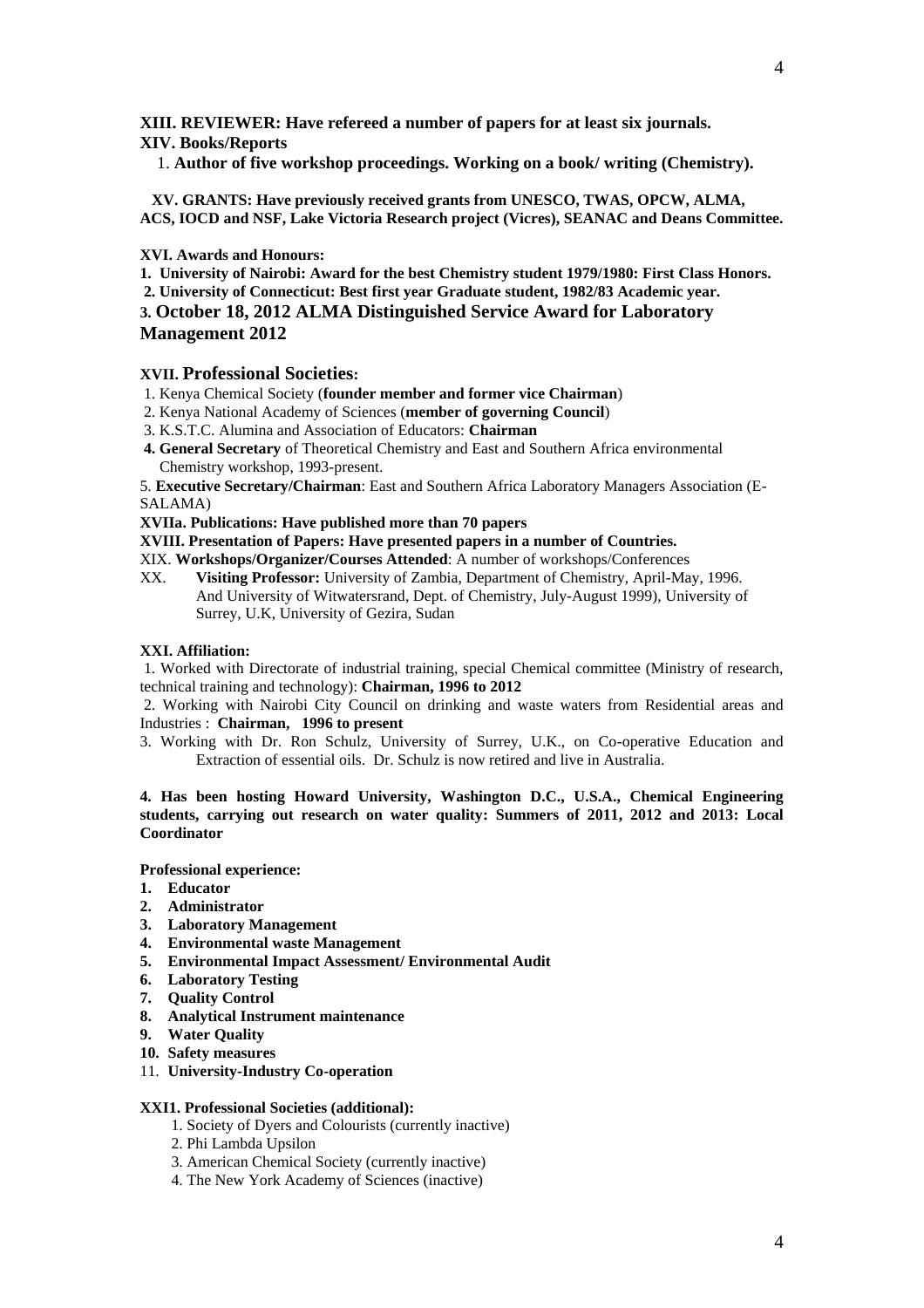- 5. Eastern Africa Environmental Network (EAEN): Member
- 6. Kenya National Academy of Sciences: Member of the Council
- 7. East and Southern Africa Laboratory Managers Association (E-SALAMA)
- 8. Kenya Chemical Society (KCS), Founder and life member
- 9. KSTC Alumni and Association of Educators

**XXIIa. Organizations:** Center of Excellence for Chemical Safety and Security (CECSS): Founder member

#### **XXIII. Publications:**

- 1. Ph.D. Thesis, "Electrocatalysis on highly polished glassy carbon electrodes in homogeneous and micellar media". Unive-<br>rsity of Connecticut. Storrs. CT. 0626 9. 1986. rsity of Connecticut, Storrs, CT, 0626 9, 1986.
- 2. Michael T. Carter, Geoffrey N. Kamau and James F. Rusling, "Resolution of overlapped currentpotential curves for red- uction of pyridine carboxylic acid", J. Electroanal. Chem.., 17, 1984, 265.
- 3. Geoffrey N. Kamau, William S. Wills, and James F. Rusling, \*Electrochemical and electron spectroscopic studies of highly polished glassy carbon electrodes", Analytical Chemistry, 57, 1985, 545.
- 4. James F. Rusling and Geoffrey N. Kamau, "Electrocatalytic Reactions in organized assemblies part II" J. Electroanal. Chem., 187, 1985, 355.
- 5. Geoffrey N. Kamau, Thomas Leipert and Shyam S. Shukla and James F. Rusling, "Electrochemistry of Bipyridyl derivatives of cobalt in solutions of anionic and cationic micelles", J. Electroanal. Chem., 233, 1987, 173.
- 6. Geoffrey N. Kamau and James F. Rusling, "Electrocatalytic reactions in organised assemblies part III. Reduction of allyl halides by bipyridyl derivatives of cobalt in anionic and cationic micelles", J. Electroanal. Chem., 240, 1988, 217.
- 7. Geoffrey N. Kamau, "Surface preparation of glassy carbon elelectrodes", Analytical Chim. Acta, 207, 1988, 1-16.
- 8. Geoffrey N. Kamau, Morris Njoroge and Moses Njau, "Determination of fluoride in different toothpaste formulations", Kenya J. Sciences series A., 11 (1), 133 (1998).
- 9. G. N. Kamau, A.M. Muturi, R.M. Munavu and N.K. Olembo, "Cold solvent extraction and physicochemical study of Avoc ado oil," J. Biochemiphysics, 2, 75 (1993).
- 10. Geoffrey N. Kamau and James F. Rusling, "Resolution of Ascorbic-Catechol-amine and Indolakaloid mixtures by pulse voltammetry at highly polished glassy carbon", Electroanalysis, 6, 445 (1994).
- 11. G. N. Kamau, J.K. Mbindyo, Z. P. Githinji, R.J.R. Tuts and A.M. Kinyua, "Rice Husk Ash and its application as a cement replacement material in Kenya," J. Biochemiphysics, 2, 132 (1993).
- 12. Geoffrey N. Kamau and James F. Rusling, "Microelectrode voltammetry of TCNQ in aprotic solvent at low concentrations of non reducing salts", Electroanal. Chem., 292, 1990, 187.
- 13. Geoffrey N. Kamau, L.W. Kinyanjui, P.A. Thairu and J.C. Matasyoh, 13. "Levels of Mercury in water, fish, sediments and
- 14. blood samples from different regions of Kenya", J. Biochemiphysics, 1, 9 (1991).
- 15. G.N. Kamau, P.M. Gitu, R.L. Laslet, R.S. Reeve and R.A. Schulz, "Protocol for International Cooperative Education in Developing Countries", proceedings, seventh World Conference on Co-op Education, Hong Kong, 26-30 Aug. 1991.
- 16. Geoffrey N. Kamau and Z. G. Morang'a and A. F. Nassar "Effect of Coagulation aspects and colour removal from textile wastes", J. Biochemiphysics, 3 (1994) 41.
- 17. Geoffrey N. Kamau, Naifei Hu and James F. Rusling, "Rate enhancemnt and control in electrochemical catalysis using bicontinuous microemulsion", Langmuir, 8, 1992, 1042.
- 18. Geoffrey N. Kamau, Trevor M. Saccucci, Giv Guonili, Alaa-Eldin F. Nassar and James F. Rusling,"Ferricinium complexes formation at the surface of electrode", Analytical Chemistry, 66, 994 (1994).
- 19. Alaa-Eldin F. Nassar and Geoffrey N. Kamau, "Indirect spectroscopic determination of phosphate",J. Biochemiphysics, 3 (1994) 37.
- 20. Geoffrey N. Kamau and James F. Rusling, "Enhanced rates of organic dehalogenations in a microemulsion using adsorbed metal phthalocynines on electrodes", Langmuir, 12, 2645 (1996).
- 21. F.D.O. Oduor, A.H.S. El-Busaidy, G.N. Kamau, "Use of roadside soils and vegetation in monitoring motor vehicle lead pollution," Proceedings: Inaugral Conference of the Kenya Chemical Society, Nairobi, June 1993.
- 22. J.K.N. Mbindyo, G.N. Kamau, A.M. Kinyua and R.J.R. Tuts, "Development of Rice Husk Ash based alternative cements in Kenya", Proceedings: Inaugral conference of the Kenya Chemical Society, Nairobi, June 1993.
- 23. A.M. Kinyua, P.G. Muigai, G.N. Kamau, "Mercury levels in Lake Naivasha," Proceedings of the KMRI/KETRI annual Medical Scientific Conference, Nairobi, Kenya 1993.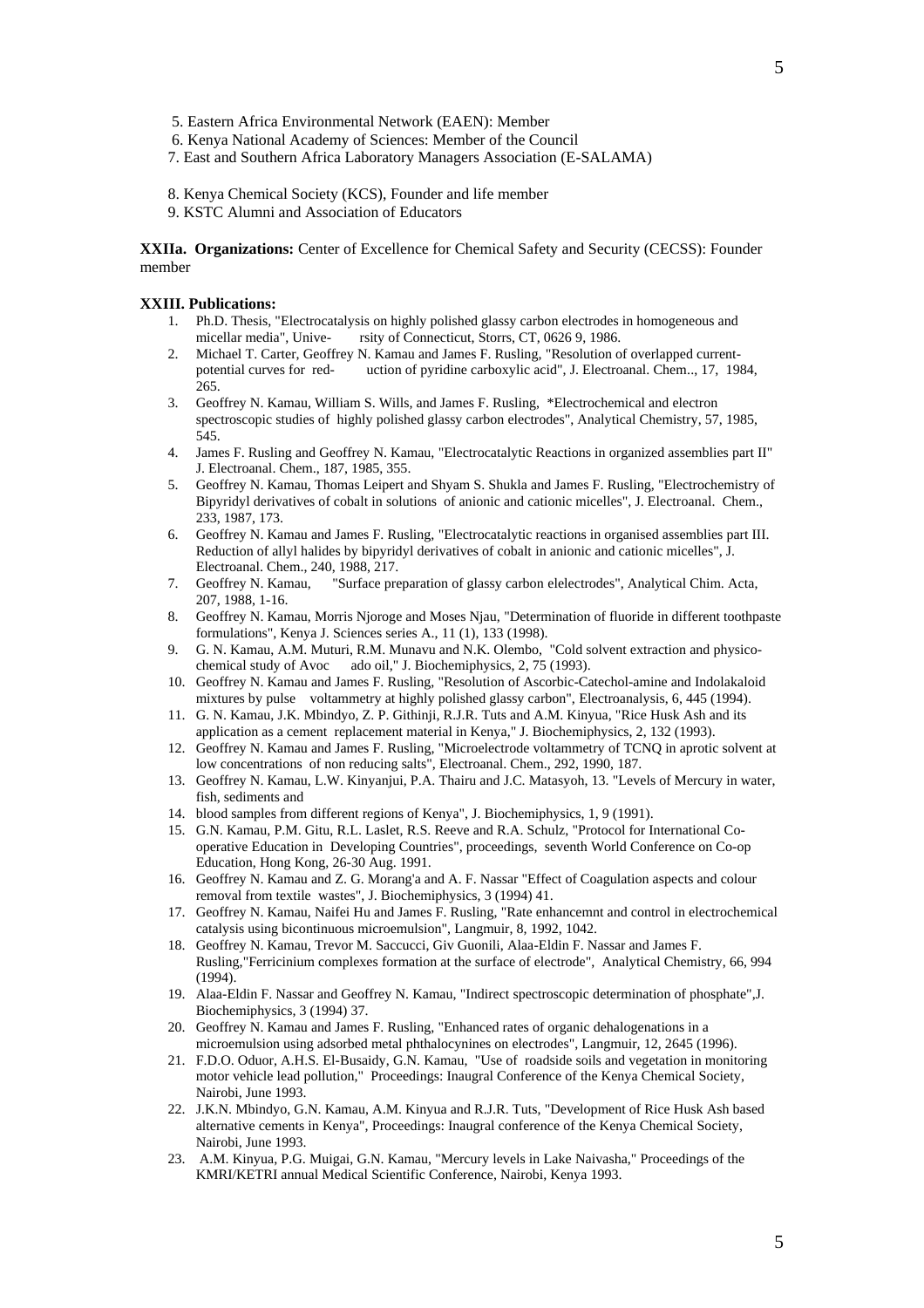- 24. P.G. Muigai, G.N. Kamau, and A.M. Kinyua "Analysis of Mercury in Soils around Lake Naivasha," J. Biochemiphysics, 4 (1995) 27.
- 25. J. Zelina, C.K. Njue and J.F. Rusling, G.N. Kamau, M.M. Masila, E.K. Kibugu, " Influence of surfactant-based microheterogeneous fluids on aggregation of copper phthalocyanine tetrasulfonate", J. porphyrins phthalocyanine 3, 188-195, 1999.
- 26. J.F. Rusling, S. Schweizer, S. Zhang G.N. Kamau, "Microemulsion as media for destruction of organohalide pollutants by electrolysis.", J. Colloids and Surfaces, 88, (1994) 41-49.
- 27. T. Kinyanjui, P.M. Gitu and G.N. Kamau, "Potential antitermite compounds from Juniperus Procera Extracts, J. Chemosphere, 41, 1071 (2000).
- 28. G.N. Kamau, Z. Kithinji, C.N. Warui and Gene Morris, Extraction and spectroscopic Study of avocado oil, J. Biochemiphysics, 6&7, 36 (1998).
- 29. P. Muigai, A. Kinyua and G. Kamau, Optimization of parameters for study of heavy metals in biological samples, J. Biochemiphysics, 5, 19 (1996).
- 30. E.M.R. Kiremire, H. Muwowo and G.N. Kamau, "Voltammetric studies of reactions of immidazolidine...." , J.Electroanalysis, 10(11), 747 (1998).
- 31. W.G. Kiflom, S. O. Wandiga, P.K. Ngang'a and G.N. Kamau, "Variation of Plant DDT uptake with age and soil type ...", J. Environment International, 25 (4), (1999).
- 32. D.L. Nanguri, C.N. Warui and G.N. Kamau, "Spectroscopic Studies and Physical Chemical Properties of Unsaponifiable Matter of Avocado oil," Proceedings, Biochemical Society, Nairobi, Sept. 1996.
- 33. 33. S. K. Limo, I.O. Jumba and G.N. Kamau, "Variation of Palm Oil Physical Chemical Properties with temperature", Journal of Biochemiphysics, Vol. 11 & 12, 39 (2003)
- 34. Y.M. Lvov, G.N. Kamau, D. Zhou and J.F. Rusling, Assembly of electroactive ordered multilayer films of cobalt pthalocyanine tetrasulfonate and polycations, J. colloid and Interface Science, 212, 570-575, 1999.
- 35. B.M.M. Wamalwa, P.M. Shiundu and G.N. Kamau, "Fuel value of Refined vernonia galamensis seed oil" J. Biochemphysics, 6&7, 33 (1998).
- 36. E.M.R. Kiremire, H. Muwowo, K. Chibare, J.C.A. Boeyens, J.A. Van Wyk and G.N. Kamau, "The Synthesis and Characterization of Tris-Chelate Complexes of Vanadium (III), Chromium (III) and Manganese (III) containing deprotonated 4-phenacetylidene-2,2,5,5-tetramethylimidazolidin-1-oxyl Nitroxyl free radical ligand, Oriental journal of chemistry, vol. 17 (1), 2001, page 37
- 37. B. M. Wamalwa, E.N. Njuguna, P.M Shiundu, and G.N. Kamau, "Thermal Stability of Vernonia galamensis seed oil" Bulletin of the Chemical Society of Ethiopia, 2000, 14(2), 161-167.
- 38. A.M. Kinyua, W.M. Kofi-Tsekpo, F. Tolo, G.N. Kamau, I.O. Jumba, and A.H.S. El-Busaidy, "Essential trace element analysis of traditional medicines used in anticonvulsant therapy," New aspects of trace research Eds: M. Abdulla et all. 1999, UK.
- 39. S.O. Wandiga, B.T. Yebiyo, J.O. Lala ans G.N. Kamau, "Distribution, Fate and Effects of <sup>14</sup>C-DDT in model ecosystem simulating tropical Kenyan fresh water environment", Bull. Environment Contam. Toxicol. Vol. 74, 928-937, 2005.
- 40. D.R. Odero, E. Semu, G.N. Kamau, " Assessment of cottage-derived heavy metal pollution of soils…, African Journal of Science and Technology, vol. 1, No. 2, 52-62 (2000) .
- *41.* Padmaja Chaturvedi, G. N. Kamau, R. Cheruiyot, and Y. B. Tripathi, *Hypoglycemic and Hyperglycemic effects of Momordica charantia Fruit extracts,* Journal of BioChemiPhysics, Vol.11&12(Nos.1&2) 2003.
- 42. W.G. Kiflom, S.O. Wandiga, G.N. Kamau, "Status of Organochlorine (DDT) pollutants and steps toward electrocatalytic reductions", Pure Appl. Chem., Vol. 73, 1907-1916 (2001).
- 43. P.M. Syagga, G.N. Kamau, B. Waswa-Sabuni, S.O. Dulo, "Potentials of using waste burnt clay as a pozzolanic material in Kenya", Discov. Innov., 13, 114-118 (2001).
- 44. D.N. Mbui, P.M. Shiundu, R. M. Ndonye and G.N. Kamau, "Adsorption and detection of some phenolic compounds by rice husk ash of Kenyan origin", J. Environ. Monit., 2002, 4, 978-984.
- *45.* Geoffrey N. Kamau, Momanyi P. Guto, Bernard Munge, Venkateswarlu Panchagnula, and James F. Rusling, *Myoglobin Coadsorbed on Electrodes, Langmuir, Vol. 19, No. 17, 2003 ,* 6981.
- *46.* Geoffrey N. Kamau and James F. Rusling, *Spectroscopic Characterization and Distribution of tris(2,2' bipyridyl) cobalt (II) in Functional Micelles*, Journal of BioChemiPhysics, Vol. 11&12, No.3, 2003.
- *47.* G.N. Kamau1a, B. Waswa-Sabuni1a, J. C. Ngila, G. E. Ekosse, and S. Coetzee, *Mineralogy, Chemistry and Micromorphology of Ashes obtained from Sugar Cane Bagasse and Rice Husks from Kenya,*  Journal of BioChemiPhysics, Vol. 11&13, No. 3, December 2003.
- 48. Joseph M. Mwaniki and Geoffrey N. Kamau, "Factors affecting yield of essential oil from Clevenger distillation of chamomile flowers", International Journal of BioChemiPhysics, Vol.11&12 (Nos.1&2) 2003.
- 49. Geoffrey N. Kamau and Bernard Munge, "Selective control and rate enhancement of reactions involving catalytic reduction of organohalides and reduced form of myoglobin in microemulsions, Pure Appl.Chem., Vol. 76, No. 4, pp. 815-828, 2004.
- 50. Christopher K. Njue and Geoffrey N. Kamau, Micro-assembly control for electrocatalytic reduction of organohalides using copper phthalocyanine mediator, International Journal of BioChemiPhysics, Vol. 13, No.1, August 2004.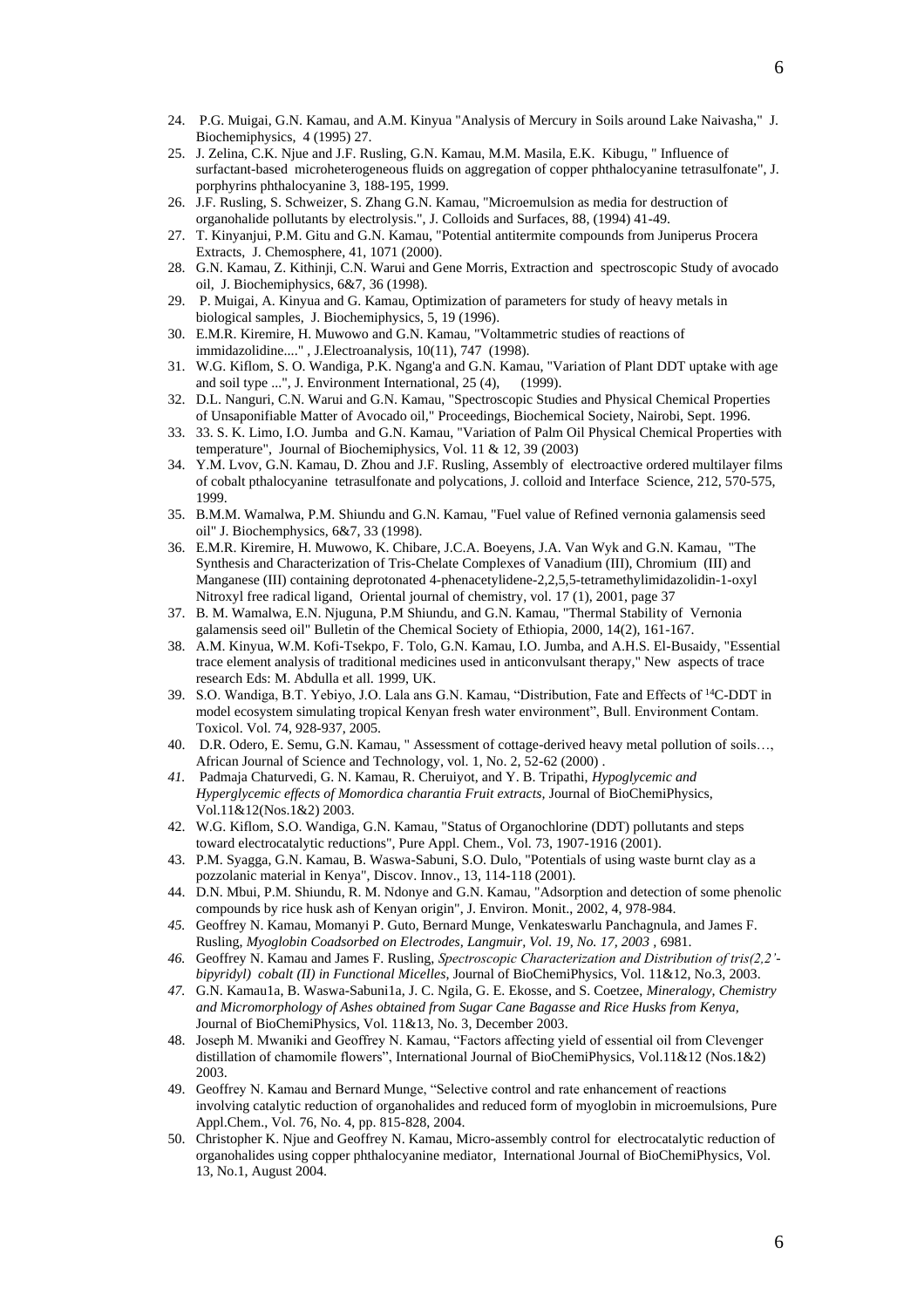- *51.* N. J. Mugo, K. J. cheruiyot, G. N. Kamau, "The hypoglycoemic effect of an extract from the bark of *podocarpus sp.",* International Journal of BioChemiPhysics, Vol. 13, No. 2, December 2004, page 57.
- *52.* N. J. Mugo, K. J. cheruiyot, G. N. Kamau, "The hypoglycoemic effect of an extract from the bark of *podocarpus sp.",* International Journal of BioChemiPhysics, Vol. 14, Nos. 1 & 2, December 2005, page 37.
- 53. B.K. Singoei, , D.K. Maina, J.C Ngila, G.N. Kamau, Characteristics and suitability of using kenya's natural pozzolana rocks and burnt agro-residues as a substitute to ordinary portland cement clinker, International Journal of BioChemiPhysics, Vol. 15, Nos 1 &. 2, December 2006, page 1.
- 54. H.N. Njenga, L. Oyake and G.N. Kamau, J. BioChemiPhysics, Vol. 17, No. 1, 2009, page 1.
- 55. T. Kinyanjui<sup>1</sup>, P.M. Gitu<sup>1</sup>, D.W. Ichangi<sup>2</sup> and G.N. Kamau, Applications of Anti-termite Extracts from *Juniperus Procera* and *Croton Megalocarpus,* International Journal of BioChemiPhysics, Vol. 16, Nos. 1 & 2, 2007, page 44.
- 56. P. Muiga, P. Shiundu, F. Mwaura and G. Kamau, " Limiting elements for Nairobi Dam and contributions," J. Biochemiphysics vol. 21, 2013, page 1.
- 57. J. K. Ndathe, F.B. Mwaura, J. Nsumba, L. Berga, P. Ndolo and G.N. Kamau, "Electrochemical monitoring of heavy metal ion solutions containing sweet potato plant varieties in vitro conditions"; Proceedings of Lake Victoria Research Initiative (VicRes); 1-20, 2009.
- 58. L.S. Daniel, E.M.R. Kiremire, H. Kambafwile, K. Chibale, P.J. Rosenthal, T.M. Kiratu, P.M. Guto and G.N. Kamau; "The Ft-Ir and malaria biological studies of copper (II) complexes containing Thiosemcarbazone and semicarbazone ligands derived from ferrocene and pyridyl fragments"; J. Biochemiphysics, vol. 18, 2010, pages 8-19.
- 59. J. K. Ndathe, F.B. Mwaura, J. Nsumba, L. Berga, P. Ndolo, S.L. Doty and G.N. Kamau, "Uptake and distribution of selected heavy metals by sweet potato plant varieties under green house conditions"; J. Biochemiphysics, vol. 18, 2010, pages 20-34.
- 60. P. Muiga, P. Shiundu, F. Mwaura and G. Kamau, "Correlation between dissolved oxygen and total dissolved solids and their role in the eutrophication of Nairobi dam, Kenya," J. Biochemiphysics, vol. 18, 2010, pages 35-43.
- 61. P. Muiga, P. Shiundu, F. Mwaura and G. Kamau, "Phosphorus as the limiting nutrient element for the eutrophication of Nairobi dam, Kenya," J. Biochemiphysics, vol. 18, 2010, pages 44-52.
- 62. P.M. Guto, J.M. Kiratu, L.S. Daniel, E.M.R. Kiremire and G.N. Kamau, Electron transfer properties of 2-acetylferrocenyl-2 thiophenecarboxylsemicarbazone, J. Biochemiphysics, vol. 19, 2011, pages 47-55.
- 63. P.G. Muigai, P.M. Shiundu, F.B. Mwaura and G.N. Kamau, Initial correlations among the levels of various nutrient species in water from Nairobi dam, Kenya, J. Biochemiphysics, vol. 19, 2011, pages 25-36.
- 64. Gitari W.M., Kinyua A.M., Kamau G.N. and Gatebe C.K., Elemental composition of suspended particulate matter, …, Ethiopia Journal of Environmental studies and management, Vol. 3, No. 3, 2010.
- 65. Farida H. Were, Geoffrey N. Kamau, Paul M. Shiundu, Godfrey A. Wafula and Charles M. Moturi, Journal of Occupational & Environmental Hygiene, 9: 2012, pages 340-344.
- **66.** N. J. Muthama, E.M. Mathu and G. N. Kamau, "A**n investigation of the transport and dispersion of atmospheric pollutants…",** International J. BioChemiPhysics, vol. 20, 2012, pages 6-16.
- 67. J. K. Mbugua, I. N. Michira, S. M. Kagwanja, V. O. Madadi, M. F. Zaranyika and G. N.Kamau, "Adsorption of 2, 4, 5, 6 tetrachloroisophthalonitrile (chlorothalonil) by Nairobi River, Sediments", International J. BioChemiPhysics, vol. 20, 2012,
- 68. pages 25-38.
- **69.** J. K. Ndathe, F. B. Mwaura, J. Nsuba, L. Berga, P. Ndolo, S. L. Doty and G.N. Kamau, "**Rate of uptake of cadmium, chromium, lead and zinc ions by roots, stems and leaves**…"International J. BioChemiPhysics, vol. 20, 2012, page 56.
- 70. C. Muhavini Wawire, Damien Jouvenot, Frederique Loiseau, Pablo Baudin, Sebastien Liatard, Lydia Njenga, Geoffrey N. Kamau, Mark E. Casida: Density-functional study of luminescence in polypyridine ruthenium complexes, Journal of Photochemistry and Photobiology A: Chemistry 276 (2013) 8– 15.
- 71. Faridah Hussein; Moturi, Charles M.; Gottesfeld, Perry; Wafula, Godfrey Angoe; Kamau, Geoffrey N.; Shiundu, Paul M.; "Lead Exposure and Blood Pressure among Workers in Diverse Industrial Plants in Kenya", Journal of Occupational & Environmental Hygiene: Accepted
- 72. J. K. Mbugua, I. N. Michira, M. F. Zaranyika and G. N.Kamau, "Adsorption and thermodynamic properties of Atrazine… J. BioChemiPhysics, vol. 21, 2013.
- 73. M.O. Oyagi, I.N. Michira<sup>1</sup>, P.M. Guto<sup>1,a</sup>, P.G.L. Baker<sup>2,b</sup>, G.N. Kamau and I. Iwuoha, Polydisperse Low [Diameter 'Non-Toxic'Silver Nanoparticles Encapsulated by Rooibos Tea Templates,](http://scholar.google.com/scholar?oi=bibs&cluster=14104505153555072533&btnI=1&hl=en) Journal of Nano Hybrids, Volume 8 (2014), 57-72.
- 74. S.N. Mbugua, S.O. Wandiga and G.N. Kamau, Photo catalytic inactivation of *escherichia coli* using titanium (iv) oxide-tungsten (vi) oxide nanoparticles composite, International journal of photocatalysis, Photon 119 (2015) 204-211.
- 75. I. N. Michira, D. N. Katithi , P. Guto , G. N. Kamau , P. Baker , E. Iwuoha, International Journal of Sciences: Basic and Applied Research, 53-76, 2014.
- 76. David M. Katithi1, Immaculate N. Michira1, Peterson M. Guto, Priscilla G.L Baker, Geoffrey N.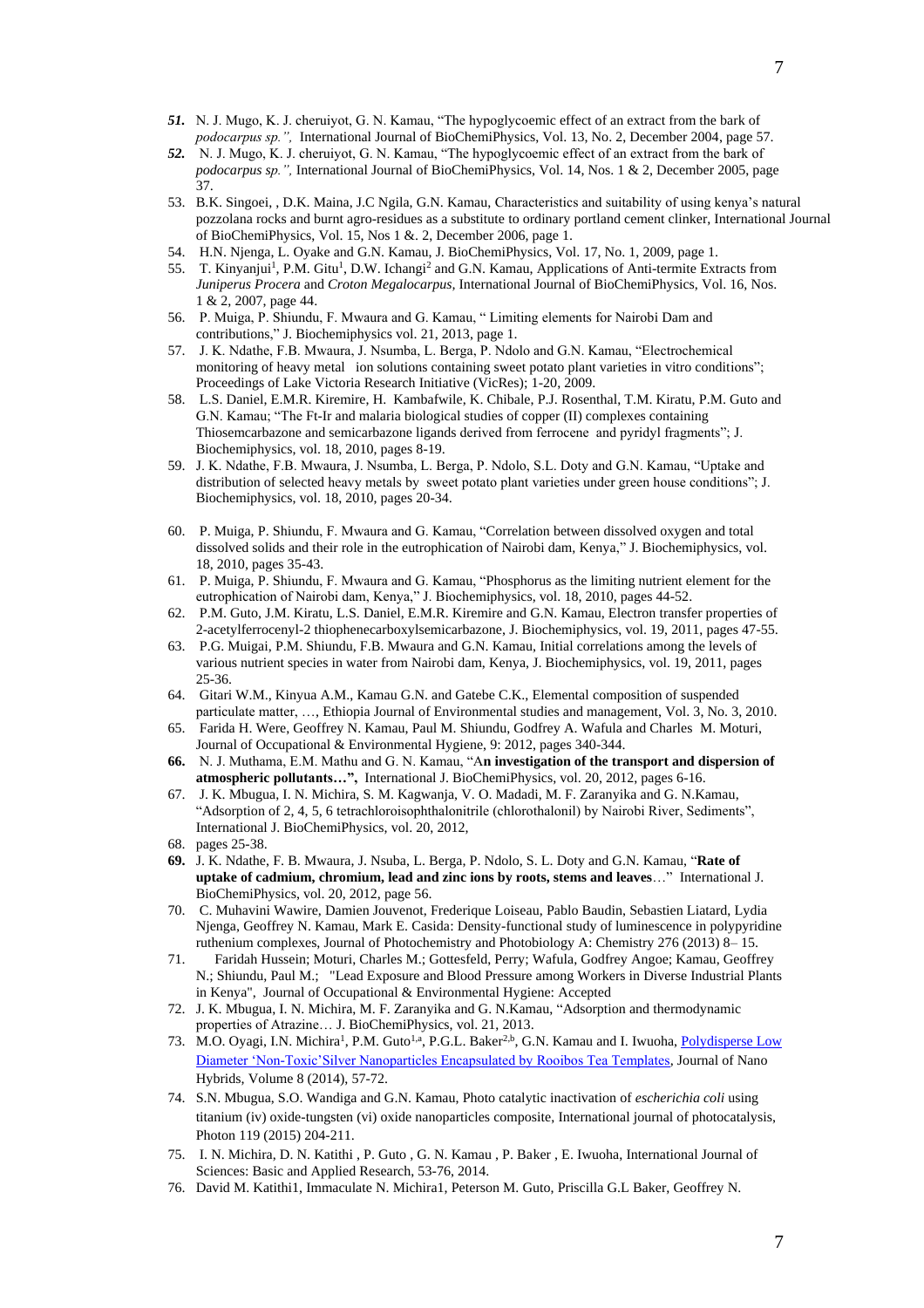- **77.** Mbugua S. Ngigi, Shem O. Wandiga, Geoffrey N. Kamau, "Degradation Kinetics of Methylene Blue and Methyl Orange in Water Using Titanium (IV) Oxide-Tungsten (VI) Oxide Nanoparticles Composite Catalyst Following Solar and Visible Light Illumination." International Journal of Photocatalysis, Submitted, December 2013.
- 78. Wanjau Tabitha Wangui1, Geoffrey Njuguna Kamau, Mwaniki Silas Ngari, Muya Catherine Njambi, "Electrocatalytic reduction of 2, 2, 2–trichloro-1, 1-bis(4-chlorophenyl) ethanol (dicofol) in acetonitrileaqueous solution using cyanocobalamin as a catalyst", Science Journal of Chemistry, 2015; 3(1): 1-10.
- **79.** Mwazighe F. M., Kamau G. N., Mwaniki J. M. (2014) Anaerobic Digestion of Sewage Wastewaters With Sludge and Rumen Fluid. *Eur. Int. J. of Sci & Technol. Vol 3(6). 61-66.*
- 80. J.M. Sila, F.B. Mwaura, I. Michira, D. Abongo, E. Iwuoha and G.N Kamau, 'Green synthesis of silver nanoparticles using *eucalyptus corymbia* leaves extract and it's antimicrobial application', J. BioChemiPhysics, vol. 22, 2014. 21-30.
- 81. G.N. Mungai, L.W. Njeng<sup>a1</sup>, E.M. Math<sup>u</sup> and G.N. Kamau, 'study of minerals in the water and source rocks of rurii spring in meru county, Kenya, J. BioChemiPhysics, vol. 22, 2014. 11-19
- *82.* Tabitha W. Wanjau, Silas M. Ngari, Catherine N. Muya, Geoffrey N. Kamau, 'Effects of micellar solution on the electrocatalytic activity of cyanocobalamine towardsthe reduction of organochlorine pesticide 2,2,2-trichloro-1,1-bis(4-chlorophenyl)ethanol (dicofol) on a pyrolytic graphite electrode', J. BioChemiPhysics, vol. 22, 2014. 1-9
- 83. James K. Mbugua<sup>1\*</sup>, Antipas Kemboi<sup>1</sup>, Immaculate N. Michira<sup>1</sup>, Vincent Madadi<sup>1</sup>, Mark F. Zaranyika<sup>2\*</sup> and Geoffrey N. Kamau<sup>1\*</sup> 'Adsorption of atrazine pesticide by sediment and soil samples: effect of equilibration time on the freundlich parameter (*n)',* J. BioChemiPhysics, vol. 22, 2014. 31-43
- 84. Antipas K. Kemboi, James K. Mbugua, Vincent O. Madadi, Peterson M. Guto and Geoffrey N. Kamau, 'Ad sorption characteristics of captafol pesticide by sediment and soil samples: apparent thermodynamic properties using spectroscopic methods', J. BioChemiPhysics, vol. 22, 2014. 61-68
- 85. Amos m. Mugweru, Andrew Shore, Helen k. kahi and Geoffrey N. Kamau, 'Electrochemical and Spectroscopic Characteristics of Artemisinin Antimalarial Drug: Charge Transfer Redox Process', *International Journal of Chemical Kinetics* DOI 10.1002/kin.20971, 1-7 (2015).
- 86. J.K. Mbugua, D.N. Mbui, G.N. Kamau, Adsorption of dursban (chlorpyrifos) pesticide by loam soil from Limuru, Kenya, Apparent thermodynamic properties, Africa journal of physical sciences, vol. 1, No. 1, pages 1-9 (2014).
- 87. Judth Kananu, Vincent O. Madadi, Geoffrey N. Kamau, Impact of Long Term Inorganic Fertilization with Emphasis on Heavy Metals, Soil pH and Total Organic Carbon on Maize Farm Soils in Trans Nzoia, Kenya, The International Journal Of Science & Technoledge (ISSN 2321 – 919X) [www.theijst.com,](http://www.theijst.com/) pages 183-188 (2015).
- 88. Joseph M. Mwaniki, Aron M. Kali, James K. Mbugua, Geoffrey N. Kamau, A New Variant of the Hydraulic Stirring Mechanism for Pilot Scale Wet Thermophilic Anaerobic Digester**,**  *Journal of Kenya Chemical Society Vol. 9. No. 1, Pages 136-156 (2015).*
- **89.** Joseph M Mwaniki, Fredrick M. Mwazighe, Daniel W. Gitura, Samuel M Gakuo and Geoffrey N Kamau, Useful Products from Microalgae: Case Study of Ruai Wastewater Treatment Plant in Nairobi, Journal Kenya Chemical Society Volume 9: Issue 1, *Journal Kenya Chemical Society Volume 9: Issue 1, pages 15-34 (2015).*
- 90. G. A. Waswa<sup>1</sup>, J. K. Mbugua<sup>1</sup>, H. N. Njenga<sup>1</sup>, F. Oduor<sup>1</sup>, P. Githira<sup>2</sup> and G. N. Kamau: "Isotherm and kinetic studies on adsorption of n-(3,4-dichlophenyl)-n,n-dimethyl urea by lake naivasha soils", J. BioChemiPhysics, vol. 23, 1-13 (2015).
- 91. Catherine N. Muya; Peterson M. Guto; Tabitha W. Wanjau, Geoffrey N. Kamau: "electrocatalytic decomposition of (3a*r*,7a*s*)-2-[(trichloromethyl)sulfanyl]-3a,4,7,7a-tetrahydro-1*h*isoindole-1,3(2*h*)-dione (captan) pesticide residue using cyanocobalamin on glassy carbon electrode", J. BioChemiPhysics, vol. 23, 29-37 (2015).
- 92. P. E. Ochieng, E. Iwuoha, I. Michira, M. Masikini, J. Ondiek, P. Githira and G. N. Kamau: 'Green route synthesis and characterization of zno nanoparticles using *spathodea campanulata',* J. BioChemiPhysics, vol. 23, 53-61 (2015).
- 93. G. A. Waswa, J. K. Mbugua, H. N. Njenga, F. Oduor, P. Githira and G. N. Kamau: **"**Adsorption of 1 naphthyl-n-methyl carbamate by selected soils from lake naivasha region in kenya: adsorption properties and related thermodynamic data", J. BioChemiPhysics, vol. 23, 63-75 (2015).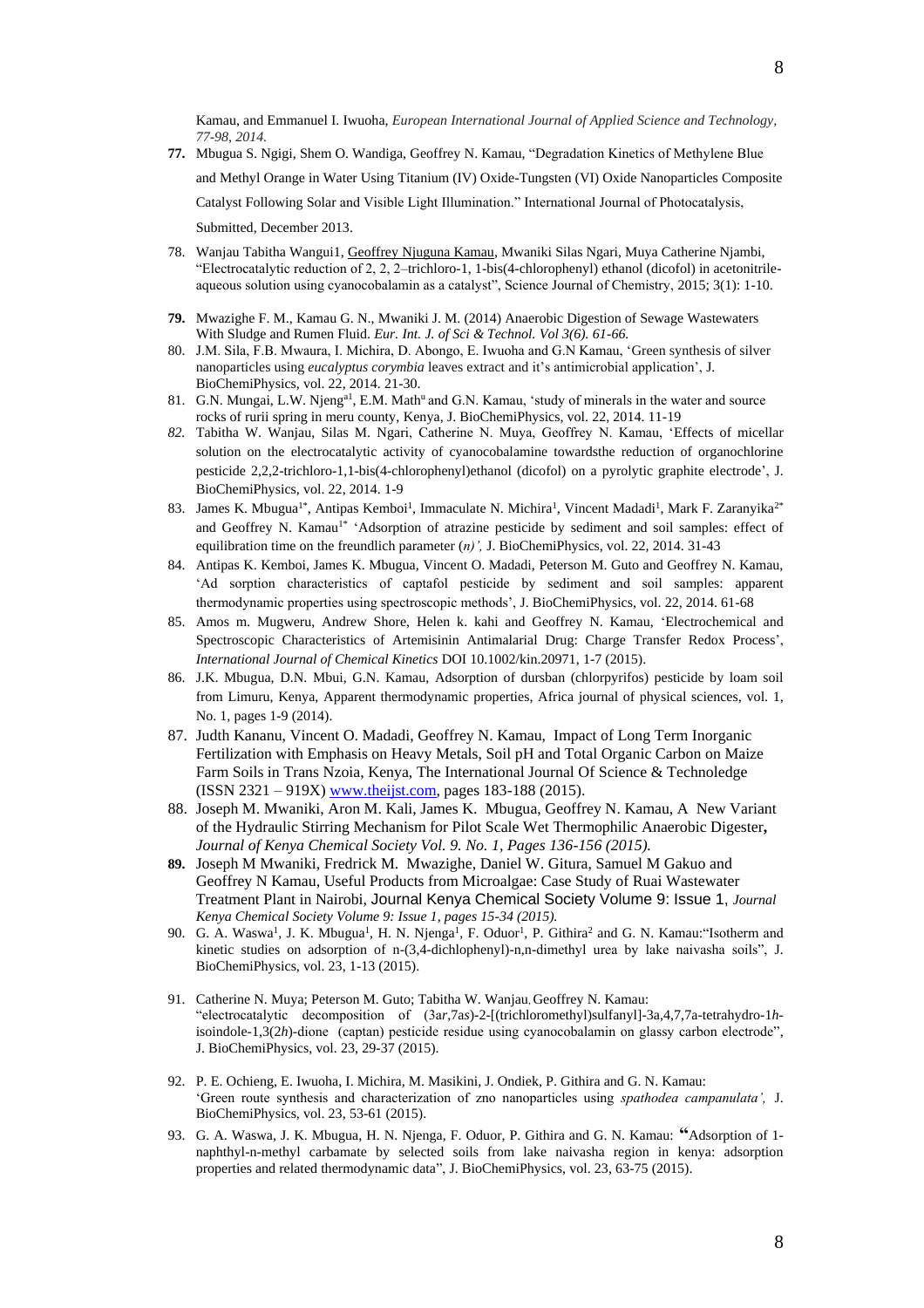94. Geoffrey N. Kamau, Zahilis Mazzochette, Helen K. Kahi, Amos Mugweru: "Reduction of anthelmintic drug (Methyl [1]carbamate- albendazole) on gold electrodes in aprotic solvent: Analysis of chromatographic reduction products" J. Electroanalysis: Accepted April 2016.

#### **XXIV. Presentation of Papers**

- 1. "Resolution of overlapped current-potential curves for red uction of pyridine carboxylic acids". Presented on June 1984
	- during A.C.S. meeting in Fairfield, Connecticut.
- 2. "Electrochemical and electron spectroscopic studies of highly polished GC electrodes". Presented on May 1985 in Toronto, Canada.
- 3. "Electrocatalytic reactions in organized assemblies part II".
- Presented on March 1986, at Pittsburg Conference, Atlantic City. 4. "Electrocatalytic reactions in organic assemblies part III",
- Presented on September, 1986, at ACS meeting in Anahein, California. 5. "Composition of Kenyan Rice Husk Ash and its applications",
- Presented during World Conference of Phil. Environment and Development at Kenyatta International Conference Centre, Nairobi, Kenya, 1991.
- 6. "Organisational Set-up of Maintenance". Presented during the workshop on organisation and management of machine repairs at Harare, Zimbabwe, February, 1989.
- 7. "Protocol for international co-operative education in developi ng countries. Presented during the seventh World Conference on co-operative education in Hong Kong, August 1991.
- 8. "Resolution of catecholamines and indole alkaloid mixtures by pulse voltammetry at highly polished glassy carbon electrode". Presented during the fifth international chemistry conference in Africa. Gaborone, Botswana , July, 1992.
- 9. "Detoxification of organic pollutants." Presented during the Second Princess Chulabhorn Science Congress: Environment, science and Technology, Bangkok, Thailand, November, 1992.
- 10. "Rate Enhancement and Control in Bicontinuous microemulsi-
- on." Presented during 46th NERM ACS meeting, Boston, MI, June, 1993.
- 11. "Fables, Folklore, and Ferrocene Electrochemistry". Presented during Electrochemistry symposium, New Orleans, Louisiana, October 10, 1993.
- 12. Presented three papers during 6th International Chemistry
- Conference in Africa (July 31, 1995) in Ghana:
- 1. Influence of organic solvents and microassembly on electron transition...
- 2. Hydrophobic effect of surfactant media on cobalt bipyridyl complexes
- 3. Anti-termites extracts from Juniperus procera
- 13. Presented three seminars in the department of Chemistry, University of
- Zambia, between April 16 and May 6, 1996:
- 1. Micellar and microemulsion media for solubilization of nonpolar components.
- 2. Electrocatalysis in microemulsions and micellar media
- 3. Characterization of extracts of Juniperus procera by TLC, column
- chromatography, GC and GC-Mass spect. techniques.
- 14. Presented three papers during the 7 International Chemistry
	- Conference in Africa, South Africa, July 6-10, 1998: 1. Enhanced reaction rates for dehalogenation of organohalide pollutants...
	-
	- 2. Variation of palm oil physico-chemical properties with Temp. 3. Variation of plant p,p'-DDT uptake with age and soil type and
	-
- dependence of dissipation on temperature.<br>15. Presented two papers during the 3<sup>rd</sup> Kenya Chemical Society Conference, August 16-20, 1999: 1. Micro-assembly media control of chemical reactions
	- 2. DDT uptake by cow-peas plants grown in Mombasa and Nairobi…..
- 16. Presented one paper, "Laboratory Testing Services in Kenya," during the Harmonized
- interlaboratory Proficiency Testing scheme (HIPTS), March 24, 2000, **Safari Park Hotel.** 17. Presented one paper, "Reference Materials and their traceabilities," during the Regional
- Metrology Conference, May 15-18, 2000, **Safari Park Hotel.**
- 18. Presented a paper on Instrumentation in Africa (Crystallography), **Nancy, France**, August 25, 2000.
- 19. Presented a paper at the **University of Coimbra, Portugal**, titled "Detoxification of Organohalide substances (April 2-8, 2001)

20. Presented a paper at **the University of Nairobi**, entitled DDT uptake by plants and electrochemical decomposition principles, during the 4<sup>th</sup> TCA&ESAEC workshop (May 7-11, 2001), 21. 2002, 2003, 2004 and 2005: Teaching Laboratory management courses.

21. November, 2002: Resource person in Laboratory management during the East and Southern Africa Laboratory Managers workshop (E-SALAMA), University of Dar es Salaam.

22. December , 2003: Resource person in Laboratory management during the East and Southern Africa Laboratory Managers workshop (E-SALAMA), Makerere University.

23. December, 2004: Resource person in Laboratory management during the East and Southern Africa Laboratory Managers workshop (E-SALAMA), University of Nairobi, Kenya

24. January 2005: Presented a paper during Network of nitrogen, phosphorus and sulphur symposium, Makerere University, Uganda.

25. August 15, 2005: Presented a paper during the Kenya Chemical Society Conference, Kenyatta University, Kenya 26. July 2005: Presented a paper during Africa Network of pesticide symposium, Makerere University, Uganda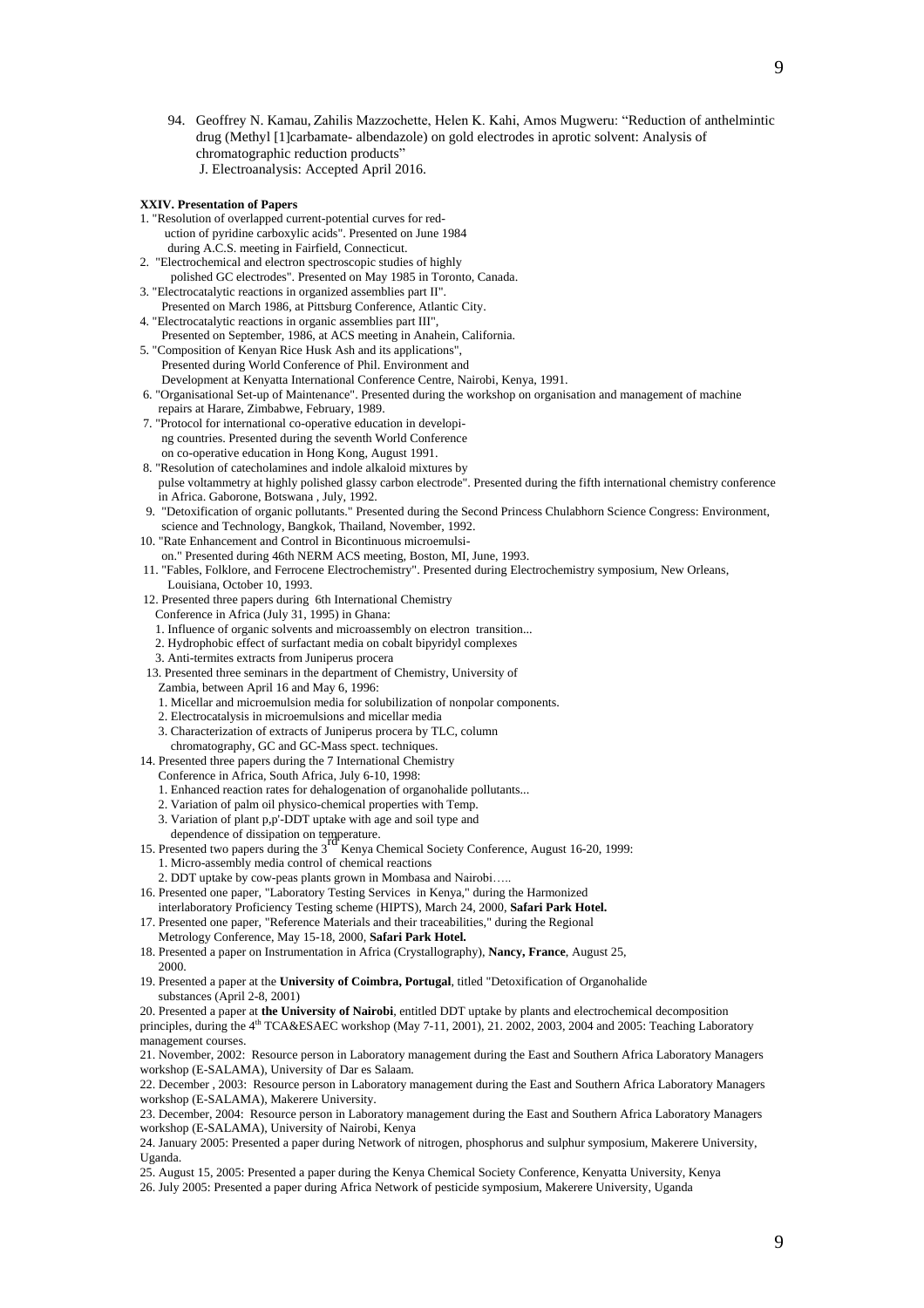- 27. September 12-16, 2005: Resource person in Laboratory management during the East and Southern Africa Laboratory Managers workshop (E-SALAMA) in Kampala, Uganda.
- 28. December 5-9, 2006: presentation of a paper on Catalytic reduction of organohalide pollutants during the 4<sup>th</sup> TCA&ESAEC Conference in Nambia. General Secretary of 6<sup>th</sup> TCA&ESAEC workshop.
- 29. December, second week, 2007: Resource person in Laboratory management during the East and Southern Africa Laboratory Managers workshop (E-SALAMA), in Victoria Falls, Zimbabwe.
- 30. December, first week of 2007: presentation of a paper on Global warming, Africa Perspective, during the 6<sup>th</sup> TCA&ESAEC Conference in Victoria Falls, Zimbabwe. Executive Secretary of TCA&ESAEC.
- 31. November, second week, 2008: Resource person during 1st African Congress on Pesticides and toxicology, University of Gezira, Wadimedani, Sudan.
- 31. December, second week, 2008: Resource person in Laboratory management during the East and Southern Africa Laboratory Managers workshop (E-SALAMA), Reef Hotel, Mombasa, Kenya.
- 32. October 2009: Resource person during Kenya Chemica Society Conference and the Theoretical Chemistry and East and Southern Africa Environmental Chemistry Forum, Reef Hotel, Mombasa, Kenya. December, second week, 2008: Resource
- 33. Conducted a workshop Statistical analysis to laboratory personnel on June 16-18, 2010, Reef Hotel, Mombasa, Kenya.
- 34. Presented a paper during Laboratory manager's workshop in Victoria Falls, Zimbabwe, December 05-09, 2011.
- 35. Presented a paper on laboratories in Africa during OPCW workshop in Hague, The Netherlands on June 25-27, 2012.
- 36. Presented Audit paper during Laboratory manager's workshop in Maseru, Lesotho, December 03-07, 2012.
- 37. Presented a paper on nanoparticles during ANCAP symposium in Dar es Salaam, Tanzania, January 5-7, 2013.
- 38. Presented a paper on iron and silver nanoparticles at Uconn, Storrs, U.S.A., May 21, 2013.
- 39. Carried out training workshop on ISO 17025: University of Gezira, Sudan, September 16-18, 2013.
- 40. February, first week of 2014: presentation of a paper on "uptake of DDT by soils and plants", during the Pest management conference at the University of Gezira, Sudan.
- 41. June 09, 2014: presentation of research paper during the SEANAC conference in Mombasa, Kenya.
- 42. Conducted three trainings on Chemical safety and security on February, April 2016 and December in Mombasa, Kenya.
- 43. Laboratory training at the University of Gezira, Sudan, March, 2015.
- 44. Presented a paper on statistical analysis during Laboratory training at Makerere University, Uganda, March, 2016.

**XXV. Patent:** 1. My collaborator and I have come up with a procedure for extracting avocado oil, using low cost,

locally available materials.

2. My collaborator and I have come up with a drug for treating herpes zoster and related wounds.

#### **XXVI. Workshops/Organizer/Courses Attended:**

- 1. **Attended Surface Science and Catalysis/IAEA Workshop, Trieste, Italy, May 1987.**
- 2. Attended Organisation and Management of Equipment Maintenance at Universities, ANSTI/GTZ, Harare, Zimbabwe, February, 1989.
- 3. Attended Radiochemistry Laboratory course/IAEA, Ljubljana, Yugoslavia, January, 1990.
- 4. Attended University-Industry Co-operation Workshop,
- UON/UNESCO, Nairobi, Kenya, March, 1991 (**Chief Organizer**).
- 5. Attended introduction to computer workshop, University of Connecticut, March 1993.
- 6. **Chief organizer** of the first Theoretical Chemistry Workshop in Africa February 20, 1995.
- 7. **Chief organizer** of the second Theoretical Chemistry Workshop in Africa August 26, 1996.
- 8. **Chief organizer** of the Third Theoretical Chemistry Workshop
- in Africa and ESAEC workshop: Nov. 2-6, 1998.

workshop: December, 2003 (Uganda).

workshop: December, 2004(Kenya).

workshop: December, 2004 (Uganda).

workshop: December, 2005 (Tanzania).

workshop: December, 2006 (Uganda).

- 9. Attended ACS NERM Conference, June 19-21, 2000, University of Connecticut, USA
- 10. **Chief organizer** of the Theoretical Chemistry Workshop
- in Africa and ESAEC workshop: May 7-11, 2001 and November 201 (Ethiopia).

**Chief Organizer** of First Workshop on Instrument Repairs and Maintenance, September 18-

- 22, 2000, Department of Chemistry, University of Nairobi
- 11. Attended one day workshop of KCS, September 22, 2000, Department of Chemistry, University of Nairobi.
- 12. **Chief organizer** East and Southern Africa Laboratory managers workshop: November, 2002 (Tanzania).

15. **Chief organizer** East and Southern Africa Laboratory managers workshop: September 12-16, 2005, Morogoro, Tanzania.

- **13.** Core organizers (secretariate at Egerton) of the 4<sup>th</sup> Kenya Chemical Society Conference, August, 2002 (Egerton).
- 14. **Chief organizer** East and Southern Africa Laboratory managers Association (E-SALAMA) workshop: December 2003, Uganda

10

- 
- 21. **Chief organizer** East and Southern Africa Laboratory managers (E-SALAMA) workshop: December, 2007 (Zimbabwe). 22. **Chief organizer** East and Southern Africa Laboratory managers (E-SALAMA) workshop: December, 2008 (Kenya).

16. **Chief organizer** East and Southern Africa Laboratory managers (E-SALAMA)

17. **Chief organizer** East and Southern Africa Laboratory managers (E-SALAMA)

18. **Chief organizer** East and Southern Africa Laboratory managers (E-SALAMA)

19. **Chief organizer** East and Southern Africa Laboratory managers (E-SALAMA)

20. **Chief organizer** East and Southern Africa Laboratory managers (E-SALAMA)

23. Organizer, Kenya Chemical Society Conference and Theoretical and Environmental Chemistry Workshop, October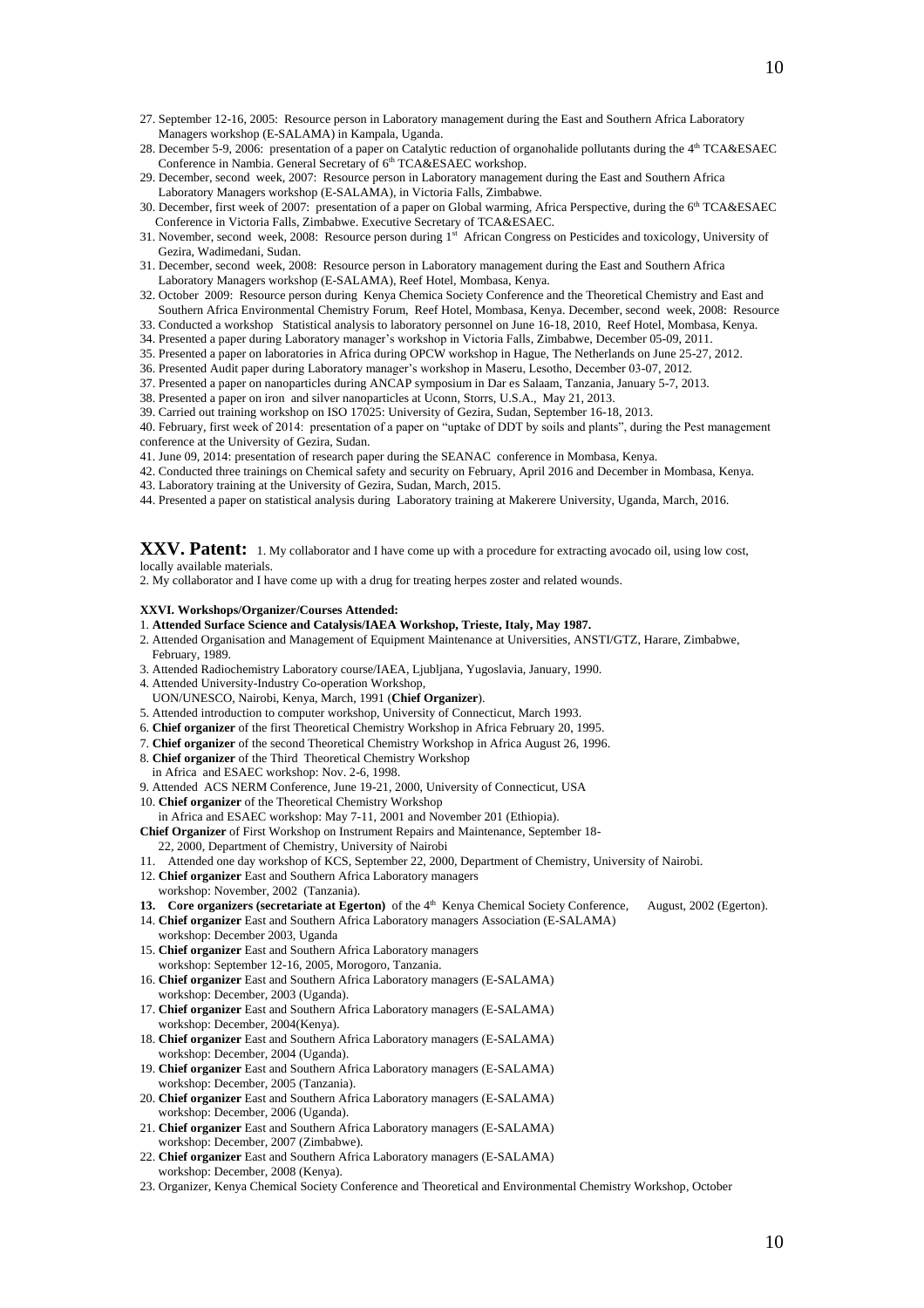2009, Kenya.

- 23. **Chief organizer** East and Southern Africa Laboratory managers (E-SALAMA) workshop: December, 2009 (Ethiopia).
- 24. Chief organizer for E-SALAMA in 2010
- 25. Chief organizer/alternate for E-SALAMA in 2011 in Zimbabwe, December 05-09, 2011.
- 26. Organizer/alternate for E-SALAMA in 2012 in Lesotho, December 01-05, 2012.
- 27. Coordinated E-SALAMA workshop in Botswana, December 09-13, 2013.
- 28. Chairman, Analytical Chemistry-SEANAC conference in Mombasa, June 09-13, 2014.
- 29. Chairman and **Chief organizer** East and Southern Africa Laboratory managers (E-SALAMA) workshop: December, 2014, Mombasa.
- 30. Workshop: Organizer and Resource person: training Customs officers in Mombasa, KESRA, 4th to 6<sup>th</sup> February 2015. 31. Workshop: Organizer and Resource person: training Customs and border Security personnel in Mombasa, KESRA, 25<sup>th</sup> -27<sup>th</sup> March, 2015.
- 32. Workshop: Organizer and Resource person: training Police and NIS personnel in Mombasa, Reef Hotel, 27-29<sup>th</sup> May 2015.

#### **XXVII. Visiting Professor:**

University of Zambia, Department of Chemistry, April-May, 1996. University of Witswatersrand, Dept. of Chemistry, July-August 1999)

#### **XXVIII. Other Activities/Ph.D. Program**

Ever since I returned from U.S.A. at least thirty of my former students had been admitted to my former University, University of Connecticut. Two more went on August, 2013.

**XXIX. Mission: 2011: Travelled to the University of Liberia to assess the status of the Department of Chemistry, following years of war, under the sponsorship of UNESCO/ANSIT, Nairobi office.**

## **MOTIVATION/CITATION**

**I always like watching plants grow and all other living things, including ourselves, for this is the true reflection of what Natural science is all about. The ability to carry out tests in a laboratory to prove a point in nature and to understand its complexities brings hope to life. I have always found working in a laboratory quite challenging and enticing. The element of developing necessary new products, procedures and methods to achieve the intended objectives makes all the difference. The other attractive aspect of a laboratory result is the ability to come up with organization and national policies, which in turn adds value to human beings. Development and overall economic status of a nation hinges on the ability to export its locally produced goods, suggesting that the quality has to be good in order to win the highly competitive markets. Laboratories enable us to break the anticipated trade barriers, which in turn calls for the presence of accredited laboratories. Thus a laboratory has become an entity we cannot just ignore at any one time. The ability to analyze our waters, remembering water is life, and the need to overcome the occupational health hazards at our work place using analytical techniques has improved our lives tremendously. What is of additional interest to me is going to the field (say contaminated water, plants contaminated with say aflatoxins, polluted environment, fighting area, scene of crime or even suspected area of firearms or bomb use) inspect, sample and carry out the overall analyzes.** 

**The best one can do in life is to teach the others to value life, which in turn brings about other objectives we encounter in our day-to-day activities. Taking research and administrative responsibility is part of the many objectives one has to accomplish in life.**

**For more references please contact:** Prof. James F. Rusling Prof. James D. Stuart Department of Chemistry Department of Chemistry University of Connecticut University of Connecticut Storrs, CT 06269 USA Storrs, CT 06269 USA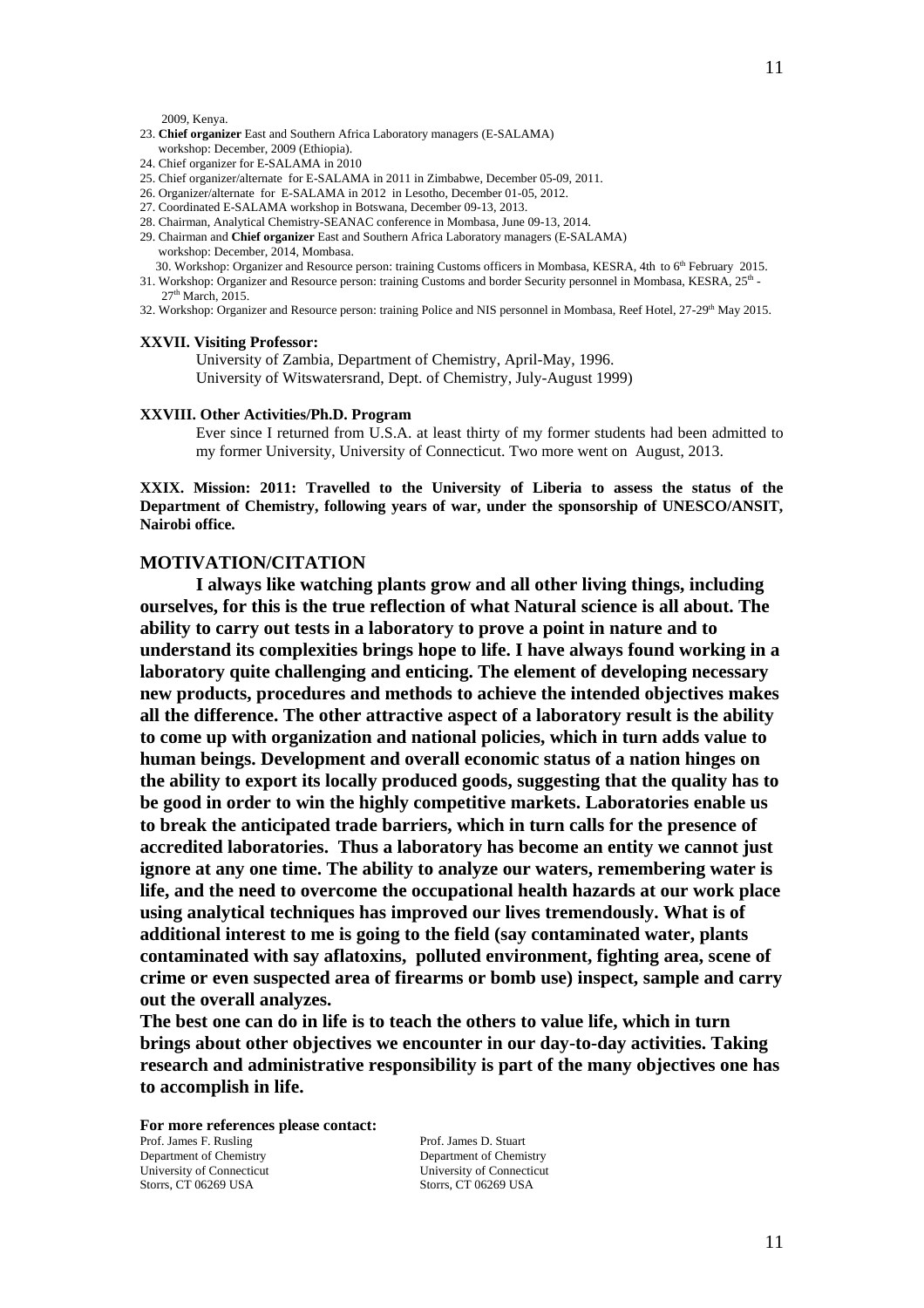Tel. 860-486-4909<br>
James.Rusling@uconn.edu<br>
Cell Phone: 860-21

Prof P.M. Gitu<br>
University of Nairobi, Box 30197<br>
535 Terrapin Terrace, University of Nairobi, Box 30197<br>Nairobi, Kenya Nairobi, Kenya (1986)<br>254-721430642 (1986-699-6861)<br>254-721430642 (1986-699-6861) pmgitu@uonbi.ac.ke [antonykinyua@yahoo.com](mailto:antonykinyua@yahoo.com)

Prof. E.M. Kiremire Department of Chemistry, University of Namibia Private Bag 13301 WINDHOEK NAMIBIA...... Telephone: 264-61-206-3465......................................... Fax: 264-61-206-3791 E-mail[: ekiremire@unam.na,](http://us.mc520.mail.yahoo.com/mc/compose?to=ekiremire@unam.na) o[r kiremire@iway.na](http://us.mc520.mail.yahoo.com/mc/compose?to=kiremire@iway.na)

Prof. Claude A Lucchesi 127 Riverside Drive Northfield, IL 60093-3238 Phone: 224.216.2125 [c-lucchesi@northwestern.edu](mailto:c-lucchesi@northwestern.edu)

Prof. Wayne Patterson, College of Engineering, Architecture and Computer Science Howard University,  $2300$  6<sup>th</sup> Street, NW Washington, DC 20059 [wpatterson@Howard.edu](mailto:wpatterson@Howard.edu)

**Contact Address: Prof. G.N. Kamau, Dept. of Chemistry, University of Nairobi, Box 30197, Nairobi, Kenya Tel/Fax 254 20 440164, Cell phone: 254 722 822 196 E-mail:** [gnkamau@uonbi.ac.ke](mailto:gnkamau@uonbi.ac.ke) **or** [genkamau@hotmail.com](mailto:genkamau@hotmail.com)



Geoffrey N. Kamau, Ph.D. Professor of Chemistry University of Nairobi, Box 30197, 00100 Nairobi, Kenya Te./Fax: 254 20 4440164, cell: 254 722 822 196

Cell Phone: 860-214-1478 , Work Phone: 860-486-3068, e-mail: [James.Stuart@uconn.edu,](http://us.mc520.mail.yahoo.com/mc/compose?to=James.Stuart@uconn.edu) [jdstuart@sbcglobal.net](http://us.mc520.mail.yahoo.com/mc/compose?to=jdstuart@sbcglobal.net) Tel. 866-599-5861, 410-679-0580